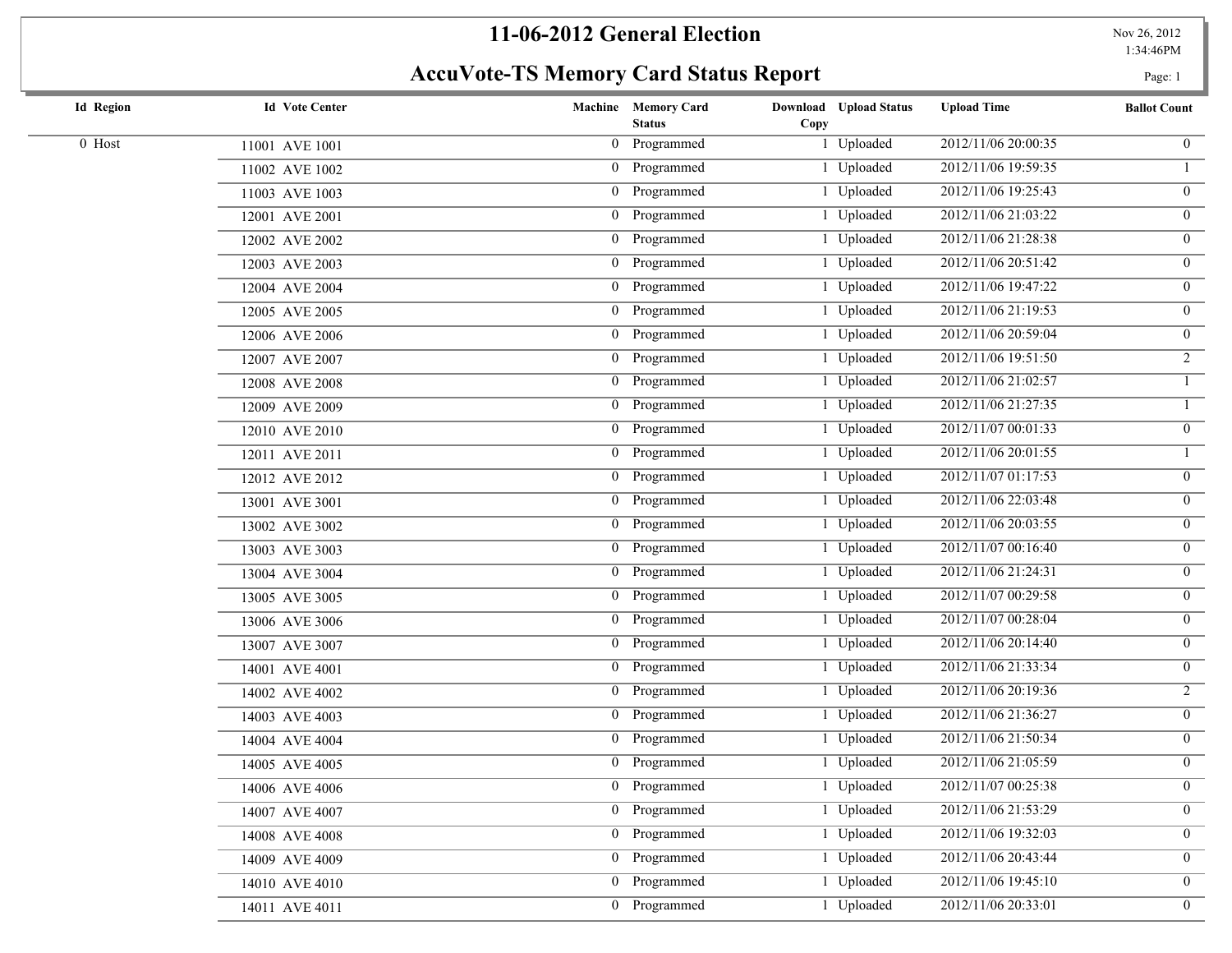# **AccuVote-TS Memory Card Status Report** Page: 2

| <b>Id Region</b> | <b>Id Vote Center</b> | Machine Memory Card<br><b>Status</b> | Download Upload Status<br>Copy | <b>Upload Time</b>  | <b>Ballot Count</b> |
|------------------|-----------------------|--------------------------------------|--------------------------------|---------------------|---------------------|
| 0 Host           | 14012 AVE 4012        | 0 Programmed                         | 1 Uploaded                     | 2012/11/06 19:33:09 | $\mathbf{0}$        |
|                  | 14013 AVE 4013        | 0 Programmed                         | 1 Uploaded                     | 2012/11/06 20:52:13 | $\overline{0}$      |
|                  | 14014 AVE 4014        | 0 Programmed                         | 1 Uploaded                     | 2012/11/07 00:12:29 | $\overline{0}$      |
|                  | 14015 AVE 4015        | 0 Programmed                         | 1 Uploaded                     | 2012/11/06 19:37:30 | $\overline{0}$      |
|                  | 14016 AVE 4016        | 0 Programmed                         | 1 Uploaded                     | 2012/11/06 19:53:03 | $\mathbf{0}$        |
|                  | 14017 AVE 4017        | 0 Programmed                         | 1 Uploaded                     | 2012/11/06 21:15:57 | $\mathbf{0}$        |
|                  | 15001 AVE 5001        | 0 Programmed                         | 1 Uploaded                     | 2012/11/07 00:23:29 | $\overline{0}$      |
|                  | 15002 AVE 5002        | 0 Programmed                         | 1 Uploaded                     | 2012/11/06 19:57:23 | $\overline{0}$      |
|                  | 15003 AVE 5003        | 0 Programmed                         | 1 Uploaded                     | 2012/11/07 00:06:12 | $\overline{2}$      |
|                  | 15004 AVE 5004        | 0 Programmed                         | 1 Uploaded                     | 2012/11/06 19:49:37 | $\mathbf{1}$        |
|                  | 15005 AVE 5005        | 0 Programmed                         | 1 Uploaded                     | 2012/11/06 19:48:18 |                     |
|                  | 15006 AVE 5006        | 0 Programmed                         | 1 Uploaded                     | 2012/11/07 00:05:30 | $\mathbf{0}$        |
|                  | 15007 AVE 5007        | 0 Programmed                         | 1 Uploaded                     | 2012/11/07 00:25:23 | $\overline{0}$      |
|                  | 15008 AVE 5008        | 0 Programmed                         | 1 Uploaded                     | 2012/11/06 19:58:42 | $\overline{0}$      |
|                  | 15009 AVE 5009        | 0 Programmed                         | 1 Uploaded                     | 2012/11/06 19:46:10 | $\overline{0}$      |
|                  | 15010 AVE 5010        | 0 Programmed                         | 1 Uploaded                     | 2012/11/07 00:21:47 | $\mathbf{0}$        |
|                  | 15011 AVE 5011        | 0 Programmed                         | 1 Uploaded                     | 2012/11/07 00:12:37 |                     |
|                  | 15012 AVE 5012        | 0 Programmed                         | 1 Uploaded                     | 2012/11/06 20:48:30 | $\overline{2}$      |
|                  | 15013 AVE 5013        | 0 Programmed                         | 1 Uploaded                     | 2012/11/06 19:41:48 | $\mathbf{0}$        |
|                  | 15014 AVE 5014        | 0 Programmed                         | 1 Uploaded                     | 2012/11/07 00:20:49 |                     |
|                  | 15015 AVE 5015        | 0 Programmed                         | 1 Uploaded                     | 2012/11/06 19:15:07 | $\overline{0}$      |
|                  | 15016 AVE 5016        | 0 Programmed                         | 1 Uploaded                     | 2012/11/07 00:27:49 | $\overline{0}$      |
|                  | 16001 AVE 6001        | 0 Programmed                         | 1 Uploaded                     | 2012/11/06 19:59:43 | $\mathbf{0}$        |
|                  | 16002 AVE 6002        | 0 Programmed                         | 1 Uploaded                     | 2012/11/06 20:15:29 | $\overline{0}$      |
|                  | 16003 AVE 6003        | 0 Programmed                         | 1 Uploaded                     | 2012/11/06 21:12:38 | $\overline{2}$      |
|                  | 16004 AVE 6004        | 0 Programmed                         | 1 Uploaded                     | 2012/11/06 21:18:39 |                     |
|                  | 16005 AVE 6005        | 0 Programmed                         | 1 Uploaded                     | 2012/11/06 22:53:15 | $\overline{0}$      |
|                  | 16006 AVE 6006        | 0 Programmed                         | 1 Uploaded                     | 2012/11/06 23:06:40 | $\mathbf{0}$        |
|                  | 16007 AVE 6007        | 0 Programmed                         | 1 Uploaded                     | 2012/11/06 20:13:38 | $\overline{0}$      |
|                  | 16008 AVE 6008        | 0 Programmed                         | 1 Uploaded                     | 2012/11/06 19:29:59 | $\overline{0}$      |
|                  | 16009 AVE 6009        | 0 Programmed                         | 1 Uploaded                     | 2012/11/06 20:49:47 | $\overline{0}$      |
|                  | 16010 AVE 6010        | 0 Programmed                         | 1 Uploaded                     | 2012/11/06 20:55:21 | $\mathbf{1}$        |
|                  | 16011 AVE 6011        | 0 Programmed                         | 1 Uploaded                     | 2012/11/06 19:47:00 | $\overline{7}$      |
|                  |                       |                                      |                                |                     |                     |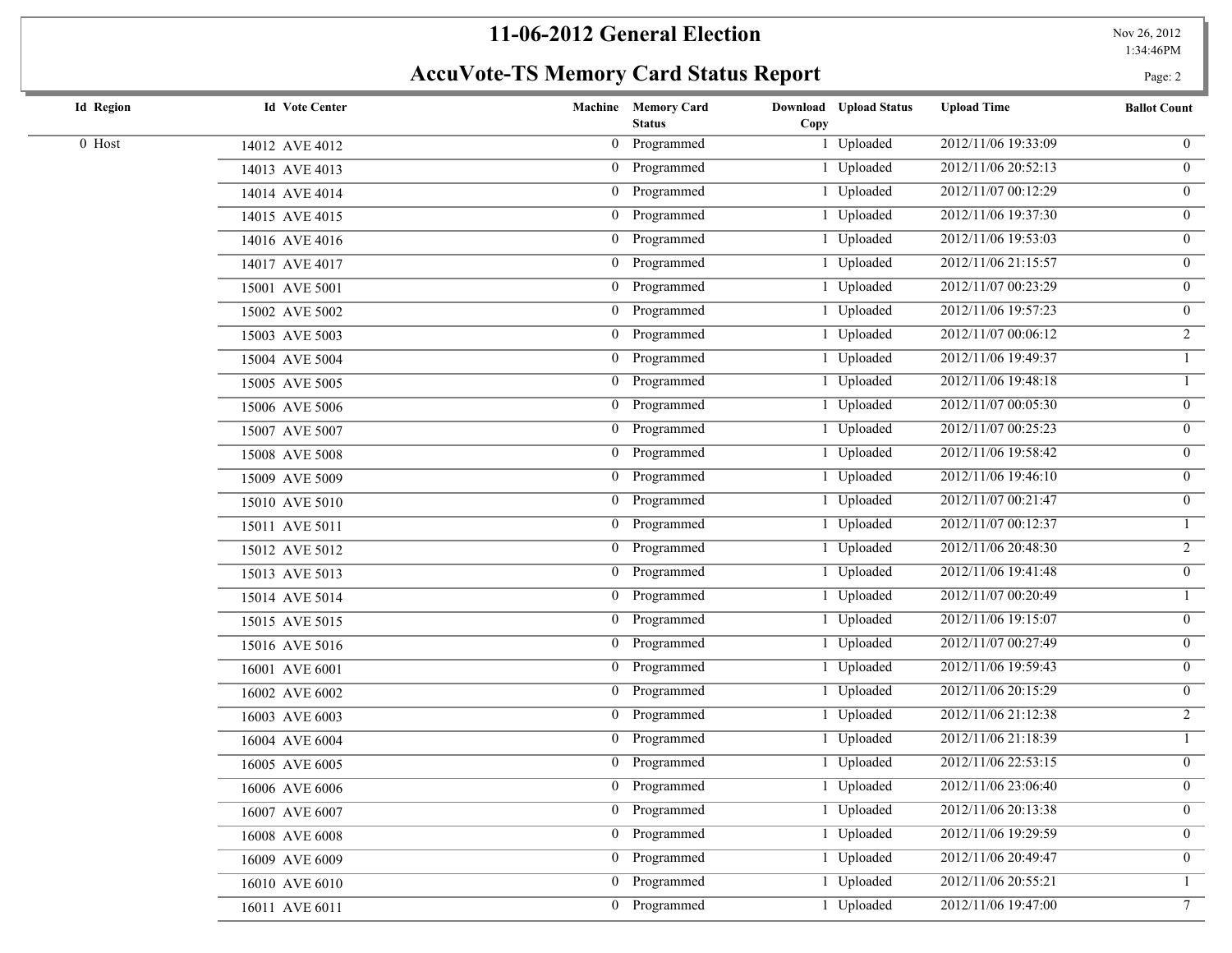# AccuVote-TS Memory Card Status Report **Page: 3**

| <b>Id Region</b> | <b>Id Vote Center</b>  | Machine Memory Card<br><b>Status</b> | Download Upload Status<br>Copy | <b>Upload Time</b>  | <b>Ballot Count</b> |
|------------------|------------------------|--------------------------------------|--------------------------------|---------------------|---------------------|
| 0 Host           | 16012 AVE 6012         | 0 Programmed                         | 1 Uploaded                     | 2012/11/06 19:54:08 | $\overline{2}$      |
|                  | 16013 AVE 6013         | 0 Programmed                         | 1 Uploaded                     | 2012/11/06 21:29:16 | $\overline{0}$      |
|                  | 17001 AVE 7001         | 0 Programmed                         | 1 Uploaded                     | 2012/11/06 23:30:32 |                     |
|                  | 17002 AVE 7002         | 0 Programmed                         | 1 Uploaded                     | 2012/11/06 23:33:43 |                     |
|                  | 17003 AVE 7003         | 0 Programmed                         | 1 Uploaded                     | 2012/11/06 20:54:28 |                     |
|                  | 17004 AVE 7004         | 0 Programmed                         | 1 Uploaded                     | 2012/11/06 19:49:30 | $\overline{0}$      |
|                  | 17005 AVE 7005         | 0 Programmed                         | 1 Uploaded                     | 2012/11/06 23:27:47 |                     |
|                  | 17006 AVE 7006         | 0 Programmed                         | 1 Uploaded                     | 2012/11/06 23:27:37 | $\overline{2}$      |
|                  | 17007 AVE 7007         | 0 Programmed                         | 1 Uploaded                     | 2012/11/06 19:57:48 | $\mathbf{0}$        |
|                  | 17008 AVE 7008         | 0 Programmed                         | 1 Uploaded                     | 2012/11/06 21:22:42 | $\mathbf{0}$        |
|                  | 17009 AVE 7009         | 0 Programmed                         | 1 Uploaded                     | 2012/11/06 21:28:03 | $\overline{0}$      |
|                  | 17010 AVE 7010         | 0 Programmed                         | 1 Uploaded                     | 2012/11/06 23:30:52 | $\mathbf{1}$        |
|                  | 17011 AVE 7011         | 0 Programmed                         | 1 Uploaded                     | 2012/11/06 20:46:26 | $\overline{0}$      |
|                  | 17012 AVE 7012         | 0 Programmed                         | 1 Uploaded                     | 2012/11/06 19:09:30 |                     |
|                  | 17013 AVE 7013         | 0 Programmed                         | 1 Uploaded                     | 2012/11/06 19:54:32 | $\overline{0}$      |
|                  | 17014 AVE 7014         | 0 Programmed                         | 1 Uploaded                     | 2012/11/06 20:41:45 | $\mathbf{0}$        |
|                  | 17015 AVE 7015         | 0 Programmed                         | 1 Uploaded                     | 2012/11/06 23:33:49 | $\mathbf{1}$        |
|                  | 17016 AVE 7016         | 0 Programmed                         | 1 Uploaded                     | 2012/11/06 19:40:10 | $\mathbf{0}$        |
|                  | 17017 AVE 7017         | 0 Programmed                         | 1 Uploaded                     | 2012/11/06 20:42:04 | $\mathbf{0}$        |
|                  | 17018 AVE 7018         | 0 Programmed                         | 1 Uploaded                     | 2012/11/06 21:34:13 | $\overline{0}$      |
|                  | 18001 AVE 8001         | 0 Programmed                         | 1 Uploaded                     | 2012/11/06 19:40:08 | $\mathbf{0}$        |
|                  | 18002 AVE 8002         | 0 Programmed                         | 1 Uploaded                     | 2012/11/06 20:23:14 | $\overline{0}$      |
|                  | 18003 AVE 8003         | 0 Programmed                         | 1 Uploaded                     | 2012/11/06 23:13:18 | $\mathbf{0}$        |
|                  | 18004 AVE 8004         | 0 Programmed                         | 1 Uploaded                     | 2012/11/06 20:11:29 | $\overline{0}$      |
|                  | 18005 AVE 8005         | 0 Programmed                         | 1 Uploaded                     | 2012/11/06 23:10:05 | $\mathbf{0}$        |
|                  | 18006 AVE 8006         | 0 Programmed                         | 1 Uploaded                     | 2012/11/06 21:09:33 | $\overline{0}$      |
|                  | 18007 AVE 8007         | 0 Programmed                         | 1 Uploaded                     | 2012/11/06 19:35:10 | $\overline{0}$      |
|                  | $18008\;$ AVE $8008\;$ | 0 Programmed                         | 1 Uploaded                     | 2012/11/06 20:57:53 | $\overline{0}$      |
|                  | 18009 AVE 8009         | 0 Programmed                         | 1 Uploaded                     | 2012/11/06 19:28:55 | $\overline{0}$      |
|                  | 18010 AVE 8010         | 0 Programmed                         | 1 Uploaded                     | 2012/11/06 19:43:29 | $\overline{0}$      |
|                  | 19001 AVE 9001         | 0 Programmed                         | 1 Uploaded                     | 2012/11/06 21:14:17 | $\overline{0}$      |
|                  | 19002 AVE 9002         | 0 Programmed                         | 1 Uploaded                     | 2012/11/06 19:52:28 | $\mathbf{1}$        |
|                  | 19003 AVE 9003         | 0 Programmed                         | 1 Uploaded                     | 2012/11/06 20:00:42 | $\overline{2}$      |